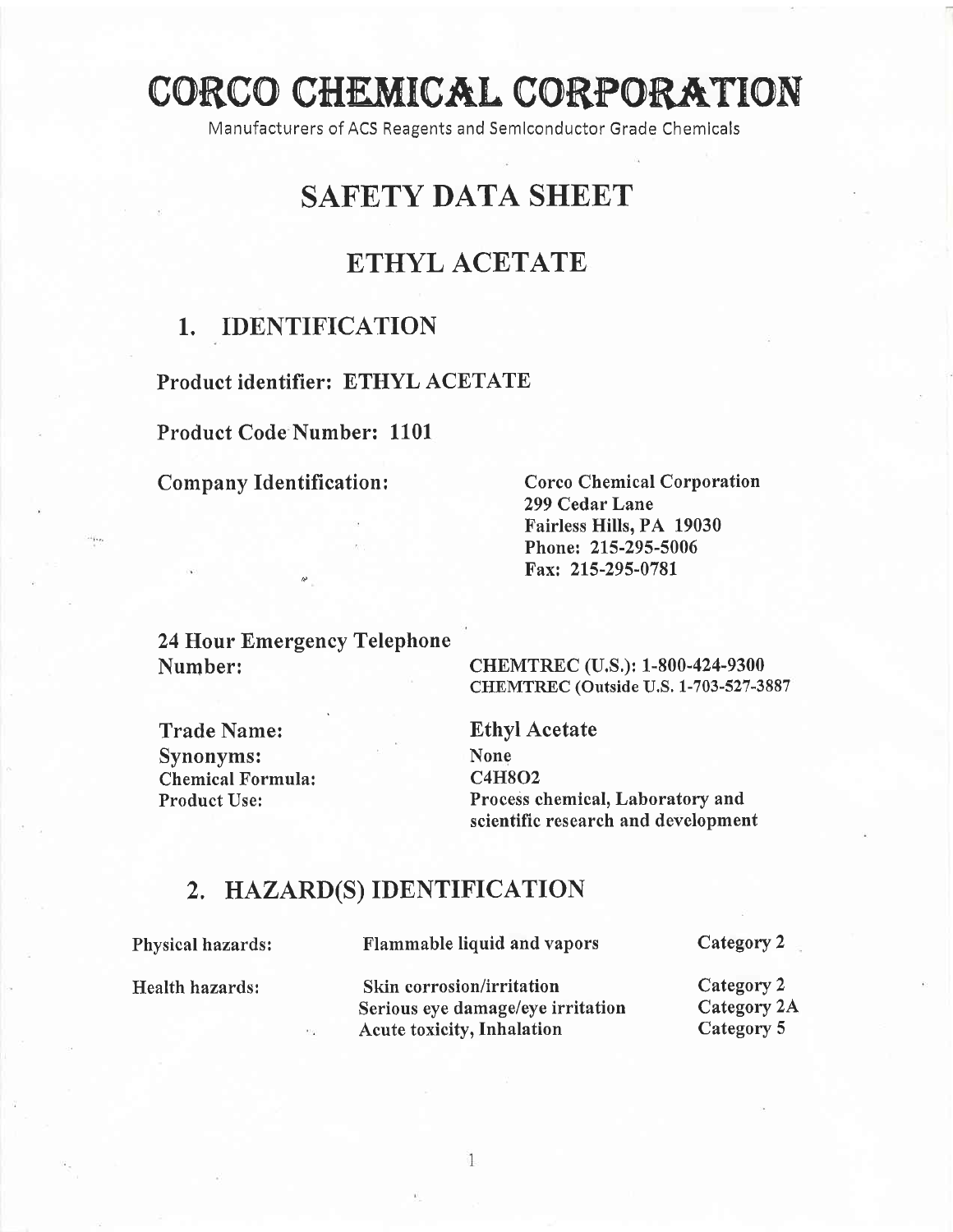Specific target organ toxicity single exposure Category 3

OSHA hazard(s) Flammable liquid, Target organ effect, Irritant

Target Organs: Blood, Kidneys, Liver, Central nervous system

Label elements



Signal word Danger

Hazard statement: WARNING! Flammable liquid and vapor. High vapor concentrations may cause drowsiness and irritation of the eyes or respiratory tract, Prolonged or repeated skin contact may cause drying, cracking or irritation.

Precautionary statement: Keep away from heat/sparks/open flames/hot surfaces. - No smoking. Avoid breathing dust/ fume/ gas/ mist/ vapors/ spray. IF IN EYES: Rinse cautiously with water for several minutes. Remove contact lenses, if present and easy to do. Continue rinsing.

## 3. Composition/information on ingredients

CAS Number: L41-78-6 EC Number: 205-500-4 Index Number: 607 -022-00-5 Molecular Weight: 88.11 g/mol

|                      |                |                 |         |            | <b>Chemical</b>                                                |
|----------------------|----------------|-----------------|---------|------------|----------------------------------------------------------------|
| Ingredient           |                |                 |         |            | <b>CAS Number EC Number Percent Hazardous Characterization</b> |
| <b>Ethyl Acetate</b> | $141 - 78 - 6$ | $205 - 500 - 4$ | $100\%$ | <b>Yes</b> | <b>Substance</b>                                               |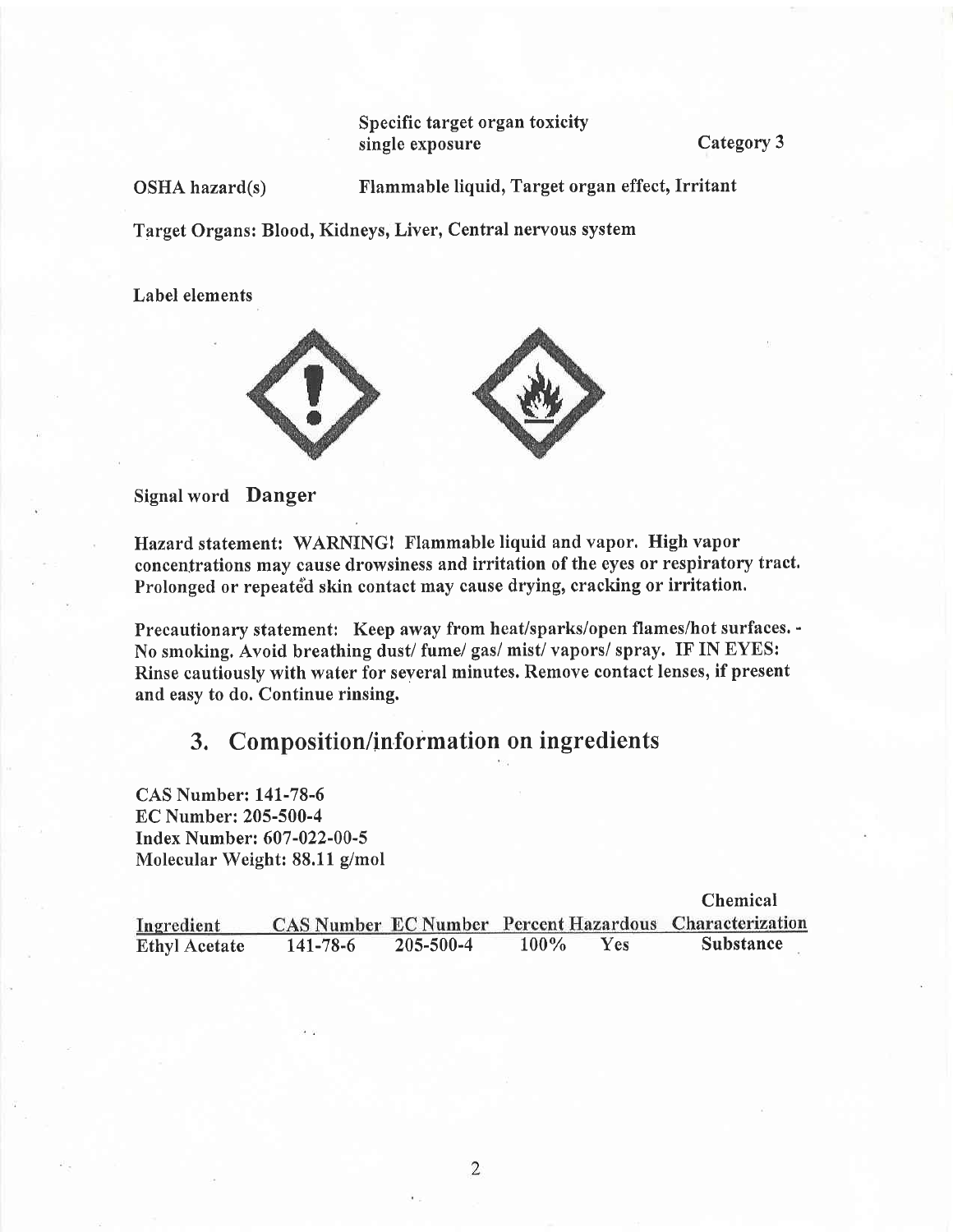#### 4. First-aid measures

Description of first aid measures:

Inhalation: Treat symptomatically. Move to fresh air. Get medical attention if symptoms persist.

Eye contact: Immediately flush with plenty of water for at least 15 minutes. If easy to do, remoye contact lenses. Get medical attention.

Skin contact: Wash with soap and water. Remove contaminated clothing and shoes. Get medical attention if symptoms occur. Wash contaminated clothing before reuse. Destroy or thoroughly clean contaminated shoes.

Ingestion: Seek medical advice.

Most important symptoms and effects, both acute and delayed: No data available.

. Indication of any immediate medical attention and special treatment needed Hazards:

Vapors have a narcotic effect and may cause headache, fatigue, dizziness and nausea.

Treatment: Treat symptomatically.

#### 5. Fire-fighting measures

General fire hazards: Flammable liquid and vapor. USE WATER WITH CAUTION. Material will float and may ignite on surface of water.

Extinguishing media Suitable extinguishing media: Water spray. Dry chemicals. Carbon Dioxide. Foam.

Unsuitable extinguishing media: None known.

Special hazards arising from the substance or mixture: Vapors may cause a flash fire or ignite explosively. Vapors may travel considerable distance to a source of ignition and flash back. Prevent buildup of vapors or gases to explosive concentrations.

Advice for firefighters: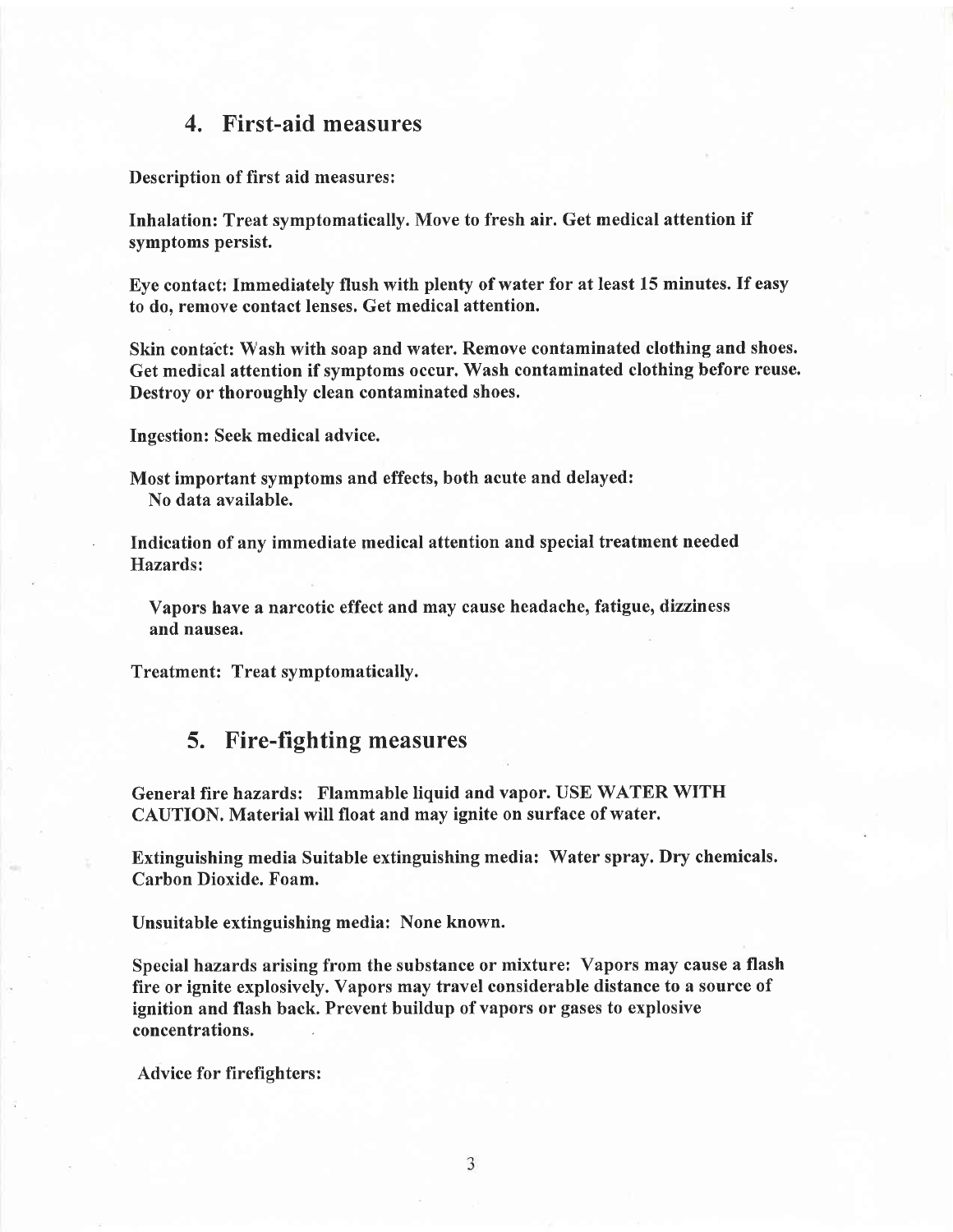Special Fire Fighting Procedures: Water may be ineffective in fighting the fire. Use water spray to keep fire-exposed containers cool.

Special protective equipment for fire-fighters: Self-contained breathing apparatus and full protective clothing must be worn in case of fire.

#### 6. Accidental release measures

Personal precautions, protective equipment and emergency procedures: Wear appropriate personal protective equipment.

Environmental precautions: Avoid release to the environment.

Methods and material for containment and cleaning up: Eliminate sources of ignition. Absorb spill with vermiculite or other inert material, then place in a container for chemical waste.

Large Spillages: Flush spill area with water spray. Prevent runoff from entering drains, sewers, or streams. Dike for later disposal.

Notification Procedures: In the event of a spill or accidental release, notify relevanf authorities in accordahcc with all applicable regulations.

#### 7. Handling and storage

Precautions for safe handling: Avoid breathing high vapor concentrations. Avoid contact with eyes and prolonged or repeated contact with skin. Use only with adequate ventilation. Wash thoroughly after handling.

Conditions for safe storage, including any incompatibilities: Keep container tightly closed and in a well-ventilated place.

Specific end use(s): Solvent.

#### 8. Exposure controls/personal protection

Control parameters:

Occupational exposure limits: If exposure limits have not been established, maintain airborne levels to an acceptable level.

Chemical name Type Exposure Limit values Source ethyl acetate TWA 400 ppm US. ACGIH Threshold Limit Values (01 2010)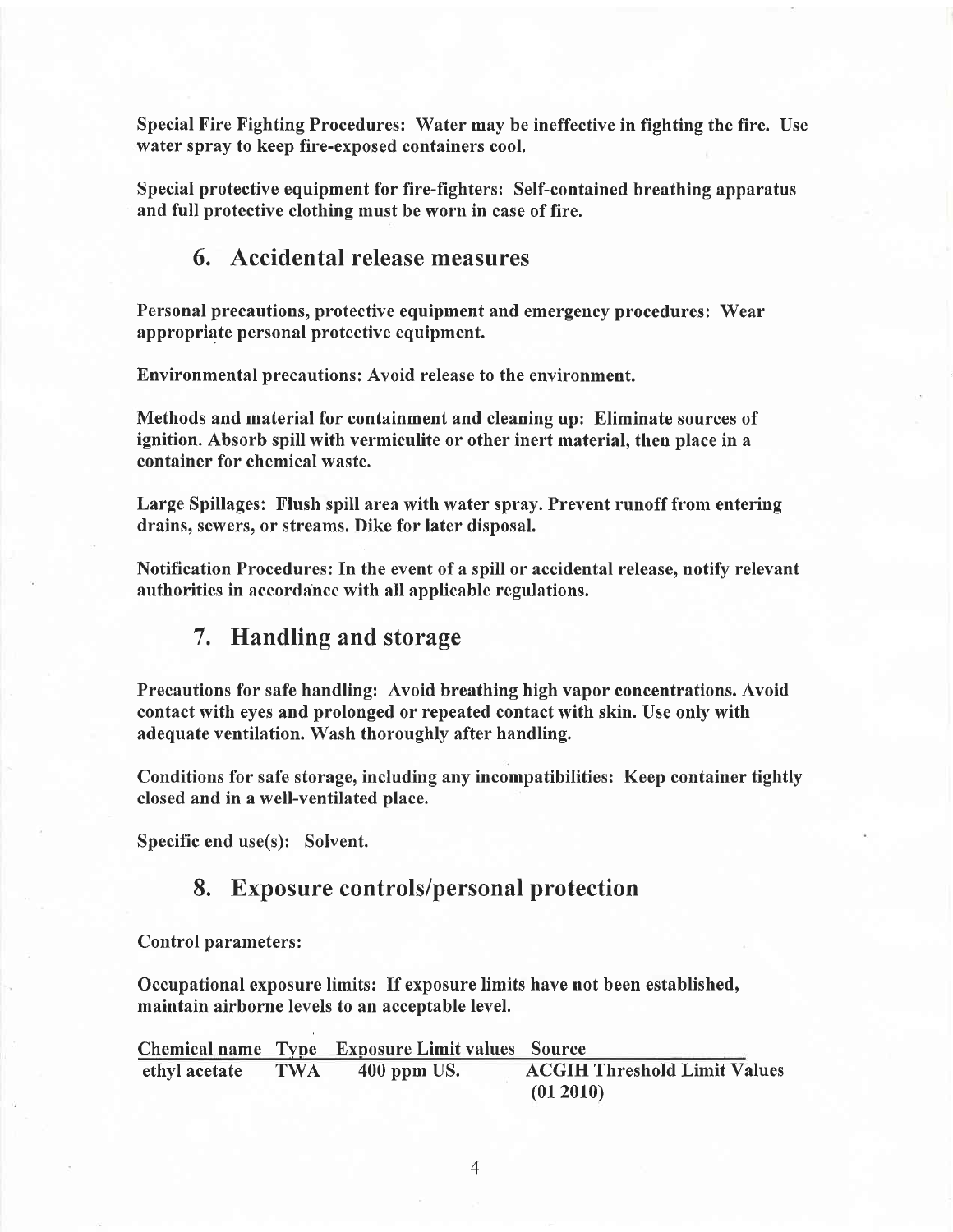#### Chemical name Type Exposure Limit values Source<br>PEL 400 ppm 1,400 mg/m3 US. OS! US. OSHA Table Z-1 Limits for Air

Appropriate engineering controls: Good general ventilation (typically 10 air changes per hour) should be used. Ventilation rates should be matched to conditions. If applicable, use process enclosures, local exhaust ventilation, or other engineering controls to maintain airborne levels below recommended exposure limits. If exposure limits have not been established, maintain airborne levels to an acceptable level.

Individual protection measures, such as personal protective equipment:

General information: Eye bath. Washing facilities. Safety shower.

Eye/face protection: Wear safety glasses with side shields (or goggles).

Skin and hand protection: It is a good industrial hygiene practice to minimize skin contact. For operations where prolonged or repeated skin contact may occur, chemical-resistant gloves should be worn. Contact health and safety professional or manufacturer for specific information.

Other: No data available.

Respiratory Protection: If engineering controls do not maintain airborne concentrations below recommended exposure limits (where applicable) or to an acceptable level (in countries where exposure limits have not been established), an approved respirator must be worn. In the United States of America, if respirators are used, a program should be instituted to assure compliance with OSHA Standard 63 FR 1152, January 8, 1998. Respirator type: Air- purifying respirator with an appropriate, government approved (where applicable), airpurifying filter, cartridge or canister. Contact health and safety professional or manufacturer for specific information.

Hygiene measures: Observc good industrial hygiene practices.

Environmental Controls: No data available.

### 9, Physical and chemical properties

Appearance and Physical State: Form: Color: Odor: Odor Threshold: pH:

Liquid Liquid Colorless Sweet, ester 3.9 ppm No data available.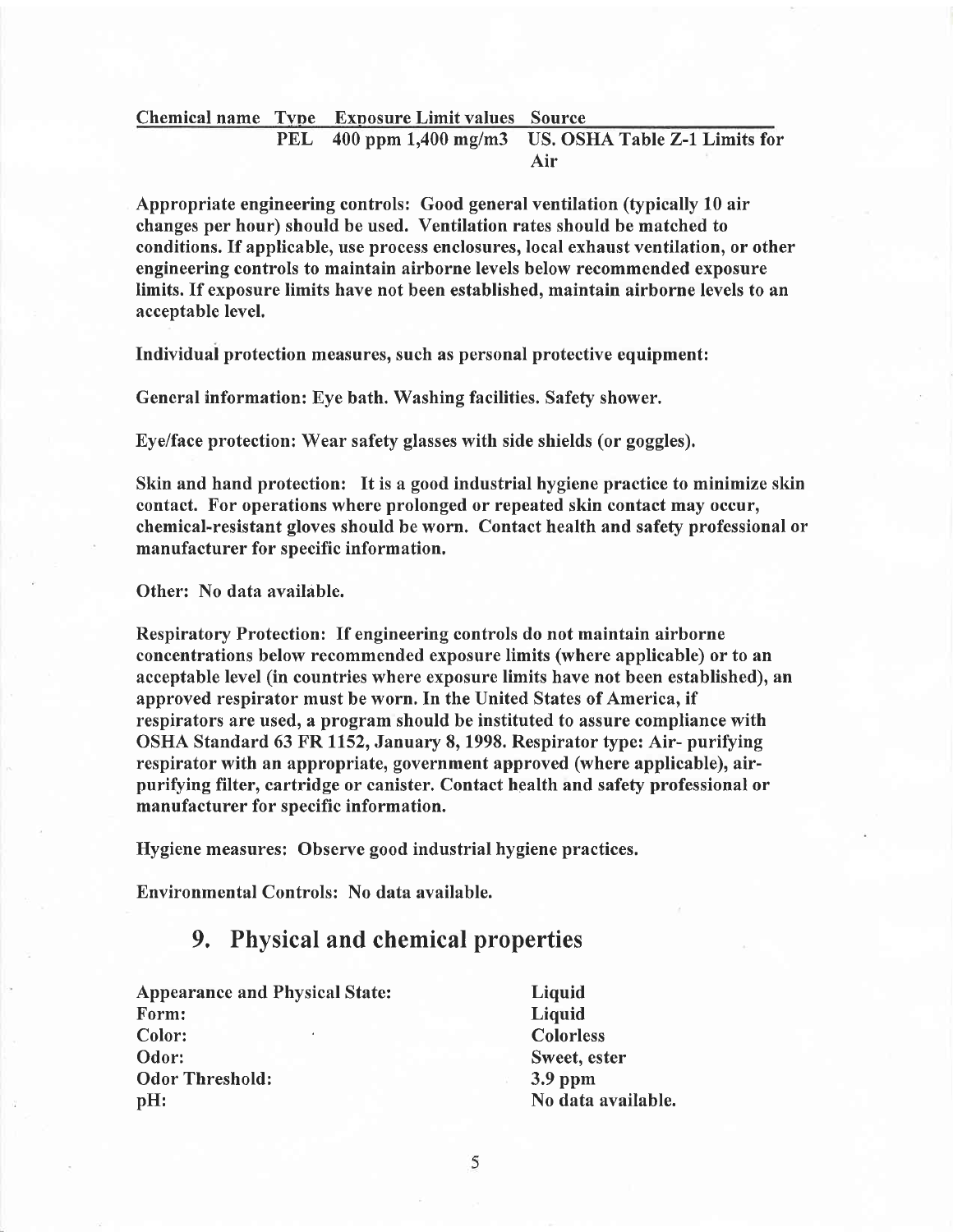Freezing Point: Boiling Point: Flash Point: Evaporation Rate: Flammability (solid, gas): Flammability Limit - Upper (%)-t Flammability Limit - Lower (%)-: Vapor pressure: Vapor density (air=l): Specific Gravity: Solubilify(ies): Solubility in Water: Solubility (other): Partition coefficient (n-octanol/water): **Autoignition Temperature:** Decomposition Temperature: Viscosity: Explosive properties: Oxidizing properties: Other information: Minimum ignition temperature:

 $-83$  °C 78 0C  $-4$  °C (Tag closed cup) 4.1 No data available. No data available. No data available. 99 mbar (20 °C) J  $0.902(20 °C)$ 

**Moderate** No data available. Pow: 5.4 log Pow: 0.73 No data available. (DTA) No exotherm to  $500^{\circ}$ C Not determined. No data available. No data available.

485 °C (ASTM D2155)

#### 10. Stability and reactivity

Reactivity: None known.

Chemical stability: Stable

Possibility of hazardous reactions: None known.

Conditions to avoid: Heat, sparks, flames.

Incompatible materials: Strong oxidizing agents.

Hazardous decomposition products: Carbon Dioxide. Carbon Monoxide.

#### <sup>1</sup>1. Toxicological information

Information on likely routes of exposure:

Inhalation: High vapor concentrations may cause drowsiness. High vapor concentrations may'cause irritation of the eyes or respiratory system.

Ingestion: None known.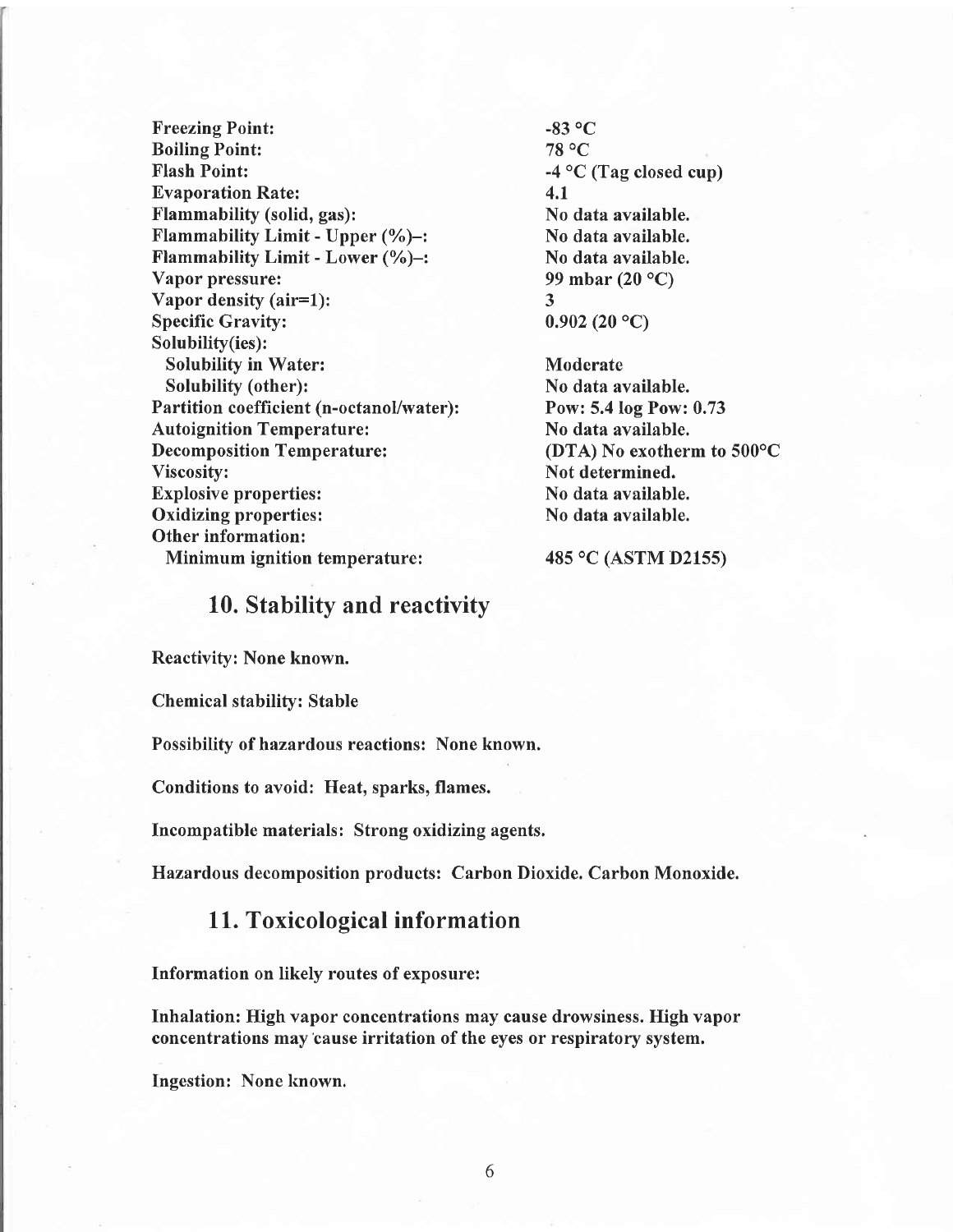Skin contact: Prolonged or repeated skin contact may cause drying, cracking, or irritation.

Eye contact: High vapor concentrations may cause irritation of the eyes or respiratory system.

Information on toxicological effects :

Acute Toxicity Oral Product: No data available.

Specified substance(s): Ethyl Acetate Oral LD-50: (Rat): 5,600 mg/kg

Dermal Product: No data available.

Specified substance(s): Ethyl Acetate Dermal LD-50: (Rabbit): >20 mLlkg(highest dose tested)

Inhalation Product: No data available. Specified substance(s): Ethyl Acetate LC50: (Rat, 6 h): 16000 ppm

Repeated dose toxicity Product: No data available. Specified substance(s): Ethyl Acetate: No data available.

Skin corrosion/irritation: Product: No data available.  $Specified substance(s)$ : Ethyl Acetate (Rabbit, 24 h): very slight

Serious eye damage/eye irritation: Product: No data available. Specified substance(s): Ethyl Acetate (Rabbit): Slight

Respiratory or skin sensitization: Product: No data available. Specified substance(s): Ethyl Acetate Skin Sensitization: (Human) - Not a skin sensitizer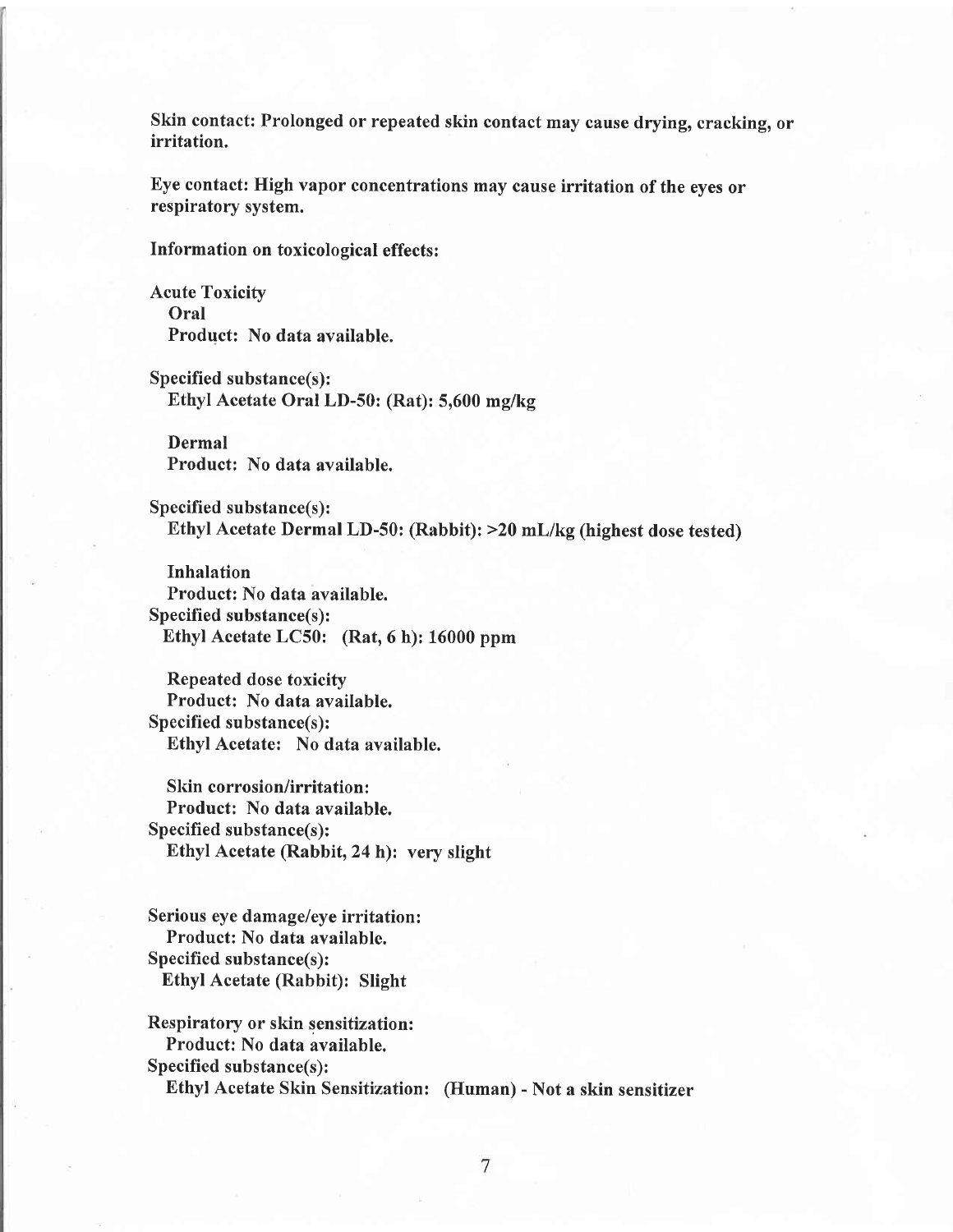Germ cell mutagenicity In vitro Product: No data available. Specified substance(s): Ethyl Acetate: No data available.

In vivo Product: No data available. Specified substance(s): Ethyl.Acetate: No data available.

**Carcinogenicity** Product: No data available. Specified substance(s): Ethyl Acetate: No data available.

Reproductive toxicity Product: No data available. Specified substance(s): Ethyl Acetate: No data available.

Specific target organ toxicity - single exposure Product: No data available. Specified substance(s): Ethyl Acetate: No data available.

Specific target organ toxicity - repeated exposure Product: No data available. Specified substance(s): Ethyl Acetate: No data available.

Aspiration hazard Product: No data available. Specified substance(s): Ethyl Acetate: No data available.

Other adverse effects: No data available.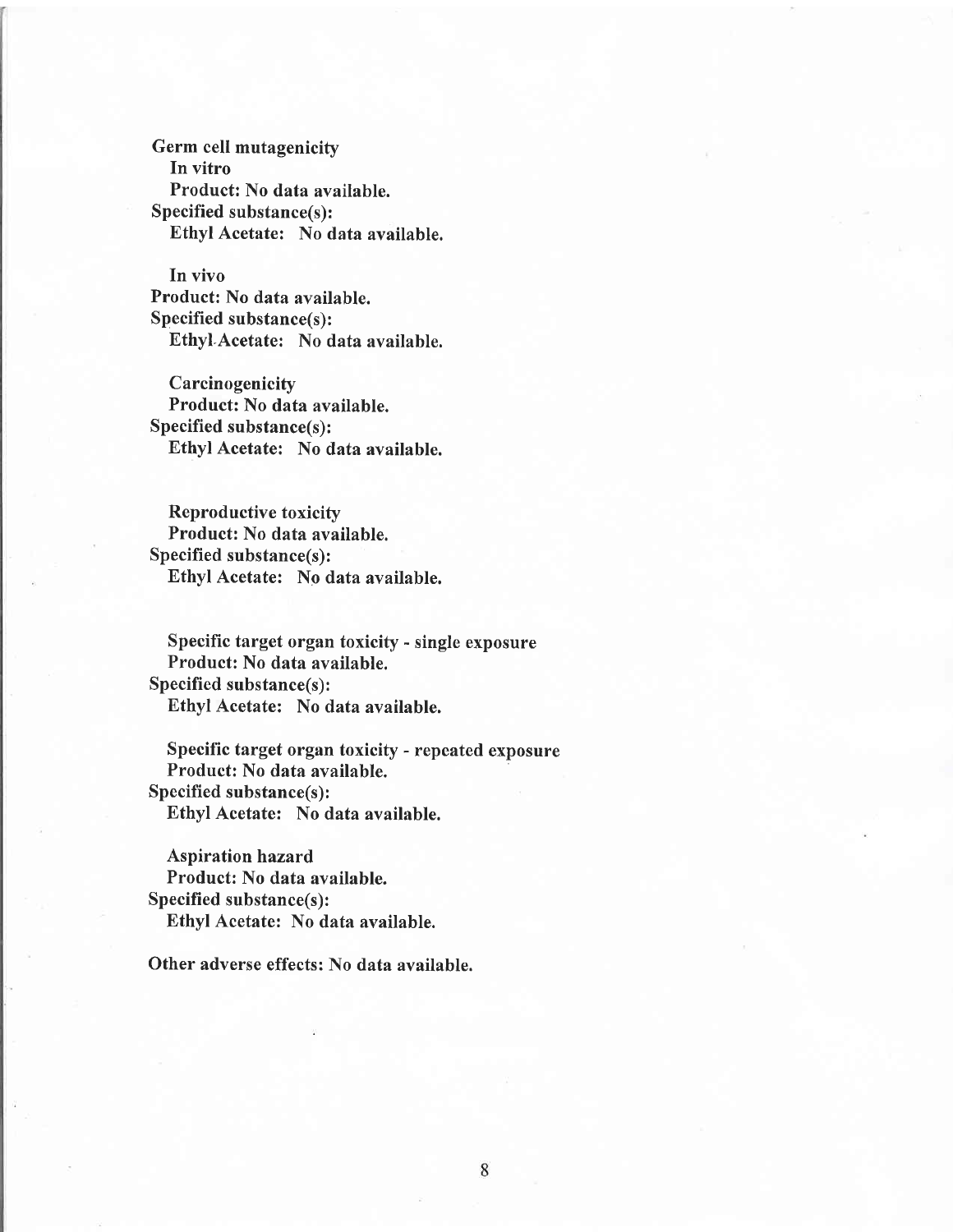#### 12. Ecological information

Toxicity:

Acute toxicity Fish Product: No data available. Specified substance(s): Ethyl Acetate: LC-50 (golden orfe, 48 h): 270 mg/l LC-50 (golden orfe,48 h): 333 mg/l

Aquatic invertebrates Product: No data available. Specified substance(s): Ethyl Acetate: LC-50 (daphnid, 24 h):  $3,090$  mg/l EC-50 (daphnid, 24 h):  $3,090$  mg/l

Chronic Toxicity Fish Product: No data available. Specified substance(s): Ethyl Acetate: No data available.

Aquatic invertebrates Product: No data available. Specified substance(s): Ethyl Acetate: No data available.

Toxicity to Aquatic Plants Product: No data available. Specified substance(s): Ethyl Acetate: No data available.

#### Persistence and degradability

Biodegradation Product: No data available. Specified substance(s): Ethyl Acetate: No data available.

Biological Oxygen Demand: Product: No data available. Specified substance(s): Ethyl Acetate: BOD-5:  $1,240$  mg/g BOD-20:  $1,240$  mg/g

9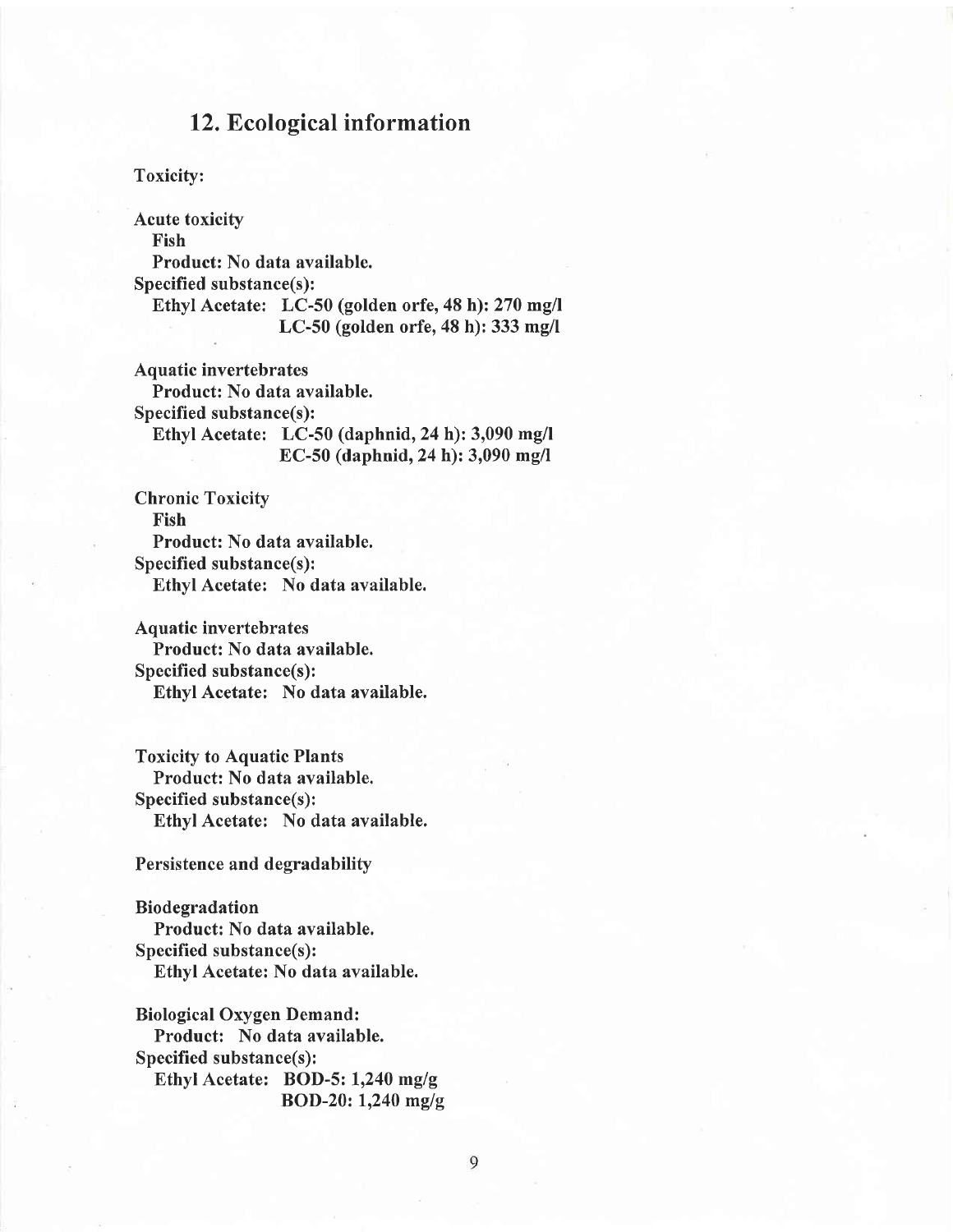#### BOD-20:  $1,430$  mg/g

Chemical Oxygen Demand: Product: No data available. Specified substance(s): Ethyl Acetate:  $1,540$  mg/g

BOD/COD ratio Product: No data available. Specified substance(s): Ethyl Acetate: No data available.

Bioaccumulative potential Product: No data available.  $Specified substance(s)$ : Ethyl Acetate: No data available.

Mobility in soil: No data available.

Known or predicted distribution to environmental compartments Ethyl Acetate: No data available.

Results of PBT and vPvB assessment: No data available. Ethyl Acetate: No data available.

Other adverse effects: No data available.

#### 13. Disposal considerations

Waste treatment methods:

General information: No data available.

Disposal Methods: Dispose of waste and residues in accordance with local authority requirements. Mix with compatible chemical which is less flammable and incinerate. Since emptied containers retain product residue, follow label warnings even after container is emptied. Residual vapors may explode on ignition; do not cut, drill, grind, or weld on or near this container.

#### 14. Transportation Information

UN Number: UN1173 UN Proper Shipping Name: ETHYL ACETATE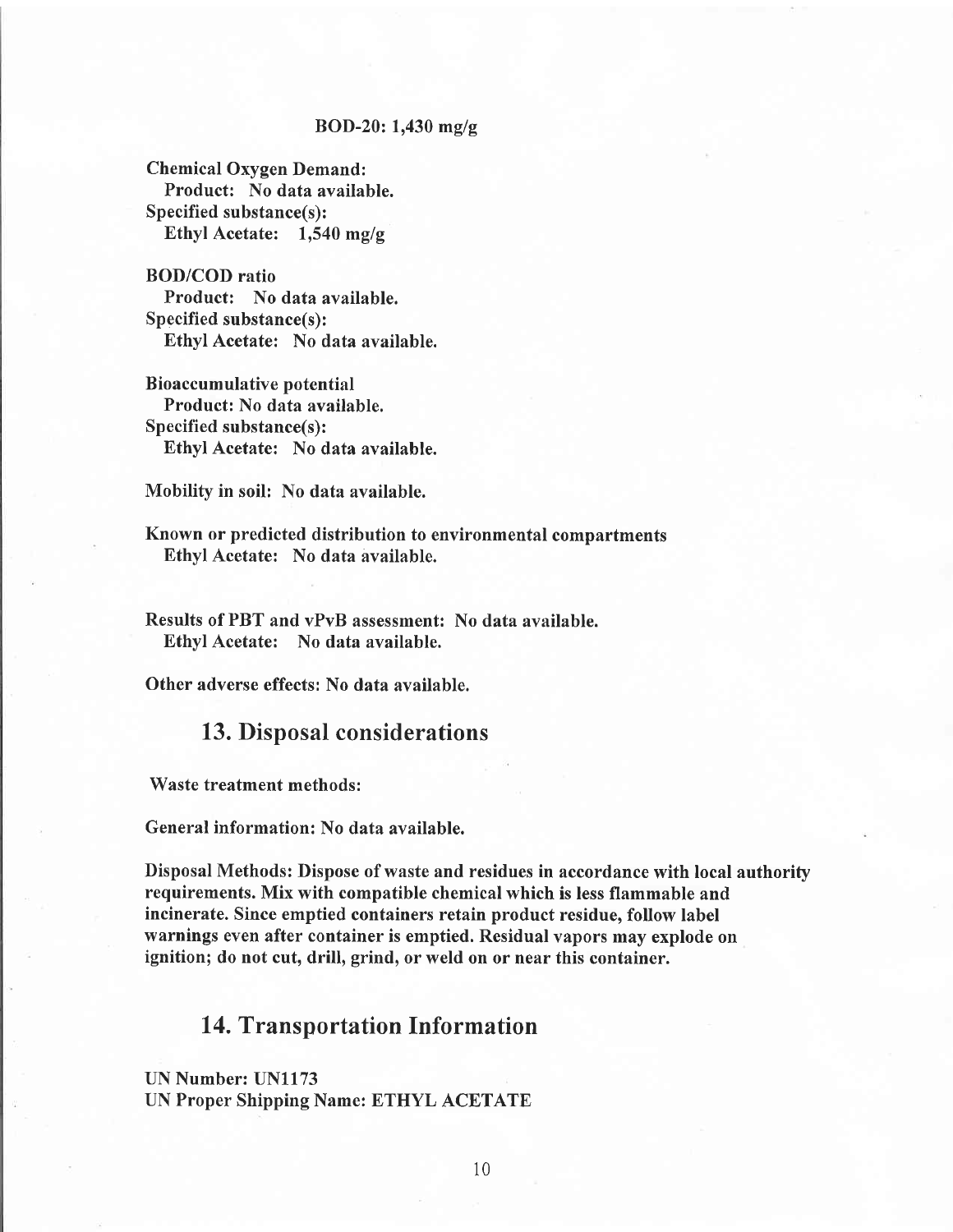Packing Group: II Hazard Class: 3

#### DOT/IMDG/IATA



Land Transport ADR/RID and GGVS/GGVE (Cross Border / Domestic) Transport Hazard Class(es): 3 Maritime Transport IMDG/GGVSea Transport Hazard Class(es): 3 Marine Pollutant: No Air Transport ICAO-TI and IATA-DGR Transport Hazard Class(es): 3 Transport in Bulk according to Annex II of MARPOL 73178 and the IBC Code.

Special Precautions for User: No additional information.

#### 15. Regulatory information

Safety, health and environmental regulations/legislation specific for the substance or mixture:

This product has been classified in accordance with hazard criteria of the Controlled Products Regulations and the MSDS contains all the information required by the Controlled Products Regulations.

WHMIS (Canada) Status: controlled WHMIS (Canada) Hazard Classification: Bl2 SARA 311-312 Hazard Classification(s): fire hazard US EPCRA (SARA Title III) Section 313 - Toxic Chemical List NONE OSHA: hazardous TSCA (US Toxic Substances Control Act): This product is listed on the TSCA

inventory. Any impurities present in this product are exempt from listing. DSL (Canadian Domestic Substances List) and CEPA (Canadian Environmental Protection Act): This product is listed on the DSL. Any impurities present in this product are exempt from listing.